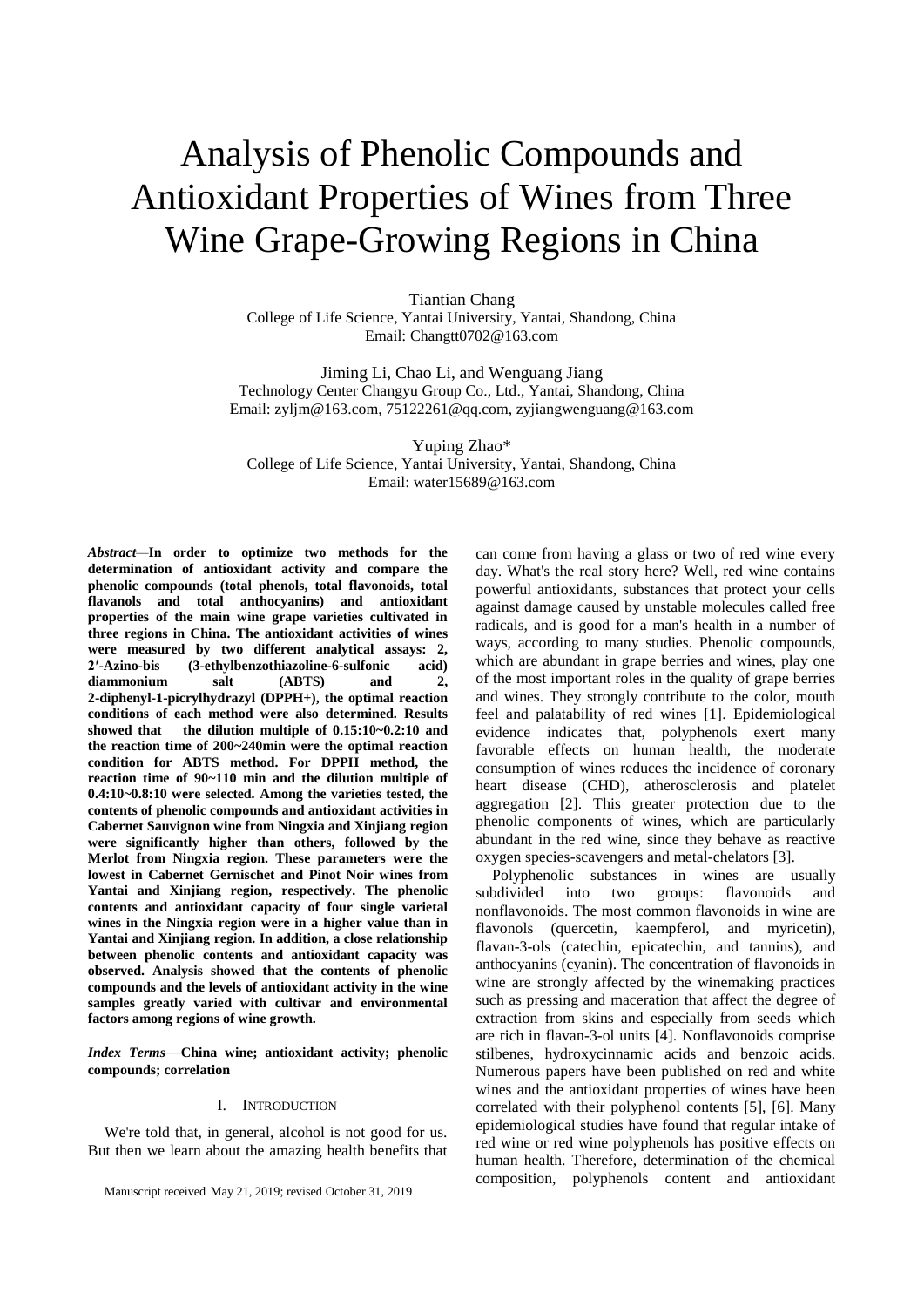activity of red wine could be very useful for the interpretation of epidemiological studies [7].

Wine brewing areas are distributed all over the world, wine styles vary significantly between regions due to climate differences. Chile's grapes are mainly produced in the Mediterranean climate region, where wine enjoy a great reputation in the world. Summer here is full of light and large in diurnal temperature variation, which is conducive to the accumulation of organic matter and makes the grape have excellent quality. Bordeaux, France, one of the best well-known wine regions, has a relatively high annual rainfall of 850 mm. But the rainfall here is balanced and slightly less in the summer months. Napa Valley, located in northern California, USA. It is a vast hilly area famous for its wine production and is known as the "Wine Valley" of the United States. It has an average annual precipitation of 1045 mm, which is much higher than that in North China. But summer months here are arid, belonging to the typical Mediterranean climate. Compared with Europe and the United States, the climate conditions in China's wine grape producing areas are quite different. China is a famous monsoon climate region in the world with the characteristics of simultaneous heat and moisture, which grant China's wines a unique flavor.

"From cups of jade that glow with wine of grapes at night; drinking to pipa songs, we are summoned to fight." Today, as it has always been in the history of civilization of thousands of years, wine is loved by Chinese people with its special fragrance affords a lingering after-taste and has permeated almost every field in people's lives. The wine industry is growing and the wine market has a wider space to develop in China, it will be even more prosperous in future.

All the climate and soil characteristics of China's wine grape-growing regions can influence the wine grapes' quality to a different extent, which leads to the wine produced also have their own characteristics. In this study, phenolic compounds and antioxidant properties of the main wine grape varieties cultivated in three regions were compared. The northern foot of Tianshan Mountain in Xinjiang region has been a high-quality grape-growing area in China since ancient times. It is located in the middle part of the northern foot of Tianshan Mountains and the southern margin of Zhungeer Basin. The terrain is flat and the average altitude is 450.8 meters above sea level. It belongs to temperate continental arid climate, with the characteristics of long and severe winter, short and hot summer, dry climate and long sunshine time. The east foothills of Helan Mountain in Ningxia region in China is the most promising high-quality wine production area. It belongs to the typical Continental climate in temperate and cold zone, with the characteristics of four distinct seasons, late spring and short summer, early autumn and long winter, large temperature difference between day and night, few rain and snow, strong evaporation, dry climate and much wind and sand. As the cradle of China's wine industry, Yantai area in Shandong province is a traditional quality wine producing area in China with a history of wine grape cultivation for hundreds of years. It belongs to the warm temperate

humid monsoon climate. However, due to the influence of the ocean, compared with the same latitude inland, it has the characteristics of ample sunshine, abundant rainfall and mild climate, no cold here in winter, and summer without heat.

Wines, as one of the products with antioxidant effect, has attracted the attention of the majority of consumers. At present, several studies for measuring antioxidant activity of wine have been reported. However, for the antioxidant compositions of samples are fairly complex, usually involving multiple reaction characteristics and mechanisms, the best conditions for determination using Enzyme - labelled meter were not explicitly stated by the investigators. The determination of antioxidant activity is mostly based on the methods in the literature. Researchers also used different sample dilution schemes and reaction times. Thus, to fully elucidate a full profile of antioxidant capacity, the best factors for analysis to compare a smorgasbord of wines antioxidant capacity assays may be needed. The objectives of this study were to: (1) establish a rapid, accurate, high throughput method for the determination of total antioxidant activity of red wine, the reaction conditions and analytical parameters of DPPH and ABTS assays were optimized by the Enzymatic marker and (2) compare the phenolic content and antioxidant activity of five varieties of wine from three major grape producing areas in China.

By establishing an "antioxidant profile", this paper will help to better measuring the quality of wines with multi - species and providing consumers with a more basis for choice. Further studies on antioxidant activity of wine will be summarized in our next study.

# II. MATERIALS AND METHODS

# *A. Chemicals*

The phenolic compounds were selected for their usual occurrence in wines and their availability as commercial standards. Gallic acid, as the standard of phenolic compounds and Folin-Ciocalteu's reagent (FCR) were all purchased from Sinopharm Chemical Reagent Co., Ltd (Shanghai, China). 2, 2-diphenyl-1-picrylhydrazyl (DPPH) and 2, 2'-azino-bis-(3-ethylbenzothiazoline-6-sulfonic acid) diammonium salt (ABTS) were obtained from Xiya Reagent (Shandong, China). 6-hydroxy-2,5,7,8-tetramethylchro-man-2-carboxylic acid (Trolox), as the standards of antioxidant activity, and p-dimethylaminocinnamaldehyde (DMACA) were purchased from Macklin Biochemical Co., Ltd. (Shanghai, China). (+)-Catechin was obtained from Nanjing Oddfoni biological Science Technologies Co. (Nanjing, China). All reagents were of analytical grade.

# *B. Instruments*

Absorbance measurements of the contents of total phenols, total flavonoids, total flavanols and total anthocyanins were performed on a UV/VIS Spectrometer, manufactured by PerkinElmer Singapore. While, the absorbance measurements of the whole wine samples and Trolox were recorded on a 96-well plate of the Lab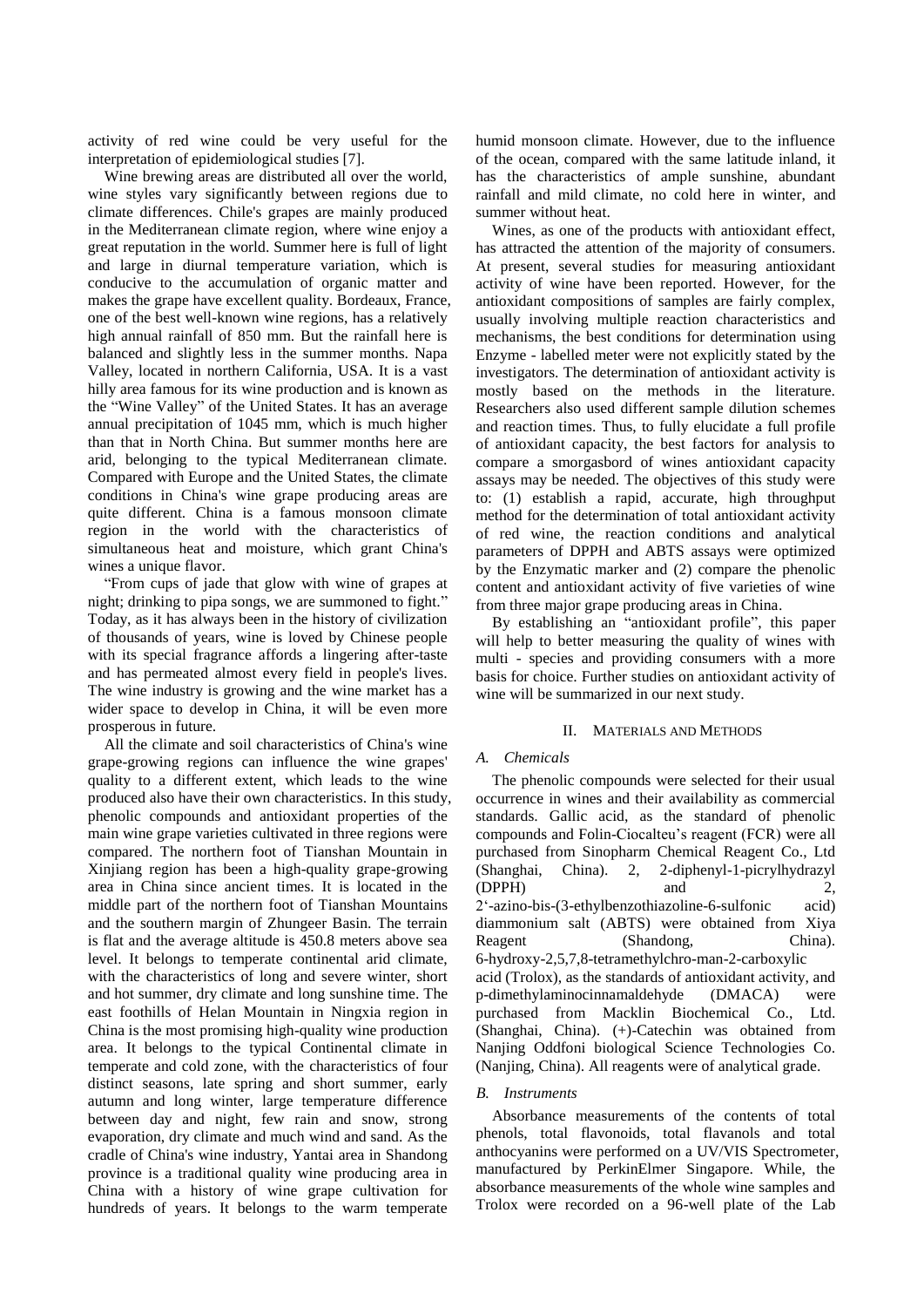microplate reader/ Multiskan FC, Thermo Fisher in Shanghai, China. ABTS and DPPH assays were measured with an absorbance of 734 nm and 517 nm respectively. The plate reader was controlled by Skanlt Software 4.1. Operating conditions were set at room temperature.

#### *C. Wines Sample*

The study summarizes 5 species, a total of 63 red wines investigated from three provinces in China. All wine samples were produced in 2018 that have not been aged. Various species wines covered three dominating viticultural areas of China, which were available in the China market. All samples were kindly supplied by Technology Center Changyu Group Co., Ltd.

| Cultivars          | Location | Num               | Winery                  | Cultivars           | Location | Num             | Win            |
|--------------------|----------|-------------------|-------------------------|---------------------|----------|-----------------|----------------|
| Cabernet Sauvignon | Xinjiang | C1                | A                       | Merlot              | Xinjiang | M1              | $\mathsf{C}$   |
|                    |          | $\overline{C}2$   | A                       |                     |          | M <sub>2</sub>  | $\mathsf{C}$   |
|                    |          | C <sub>3</sub>    | $\, {\bf B}$            |                     |          | M <sub>3</sub>  | $\mathsf{C}$   |
|                    |          | C <sub>4</sub>    | $\, {\bf B}$            |                     |          | M <sub>4</sub>  | $\mathsf{C}$   |
|                    |          | $\overline{C}$ 5  | $\overline{B}$          |                     |          | M <sub>5</sub>  | $\mathsf{C}$   |
|                    |          | C <sub>6</sub>    | $\bf{B}$                |                     | Ningxia  | M <sub>6</sub>  | $\Gamma$       |
|                    |          | C <sub>7</sub>    | $\bf{B}$                |                     |          | M <sub>7</sub>  | $\Gamma$       |
|                    |          | C <sub>8</sub>    | $\, {\bf B}$            |                     |          | M8              | $\Gamma$       |
|                    |          | C <sub>9</sub>    | $\overline{C}$          | Cabernet Gernischet | Ningxia  | G1              | $\Gamma$       |
|                    |          | $\overline{C}$ 10 | $\overline{C}$          |                     |          | $\overline{G2}$ | $\Gamma$       |
|                    |          | C <sub>11</sub>   | $\overline{C}$          |                     |          | G <sub>3</sub>  | $\Gamma$       |
|                    | Ningxia  | $\overline{C}$ 12 | $\overline{D}$          |                     |          | $\overline{G4}$ | $\overline{L}$ |
|                    |          | $\overline{C}$ 13 | $\overline{D}$          |                     | Yantai   | $\overline{G5}$ | E              |
|                    |          | C <sub>14</sub>   | D                       |                     |          | G <sub>6</sub>  | E              |
|                    |          | C <sub>15</sub>   | D                       |                     |          | G7              | E              |
|                    |          | C <sub>16</sub>   | D                       |                     |          | G8              | E              |
|                    |          | C 17              | D                       |                     |          | G <sub>9</sub>  | E              |
|                    |          | C <sub>18</sub>   | D                       |                     |          | G10             | E              |
|                    |          | C <sub>19</sub>   | D                       |                     |          | G11             | E              |
|                    |          | C <sub>20</sub>   | D                       |                     |          | G12             | $\mathbf{E}$   |
|                    |          | $\overline{C21}$  | D                       |                     |          | G13             | E              |
|                    | Yantai   | C <sub>22</sub>   | $\overline{E}$          |                     |          | G14             | E              |
|                    |          | C <sub>23</sub>   | $\mathbf E$             | Syrah               | Xinjiang | S <sub>1</sub>  | B              |
|                    |          | C <sub>24</sub>   | E                       |                     |          | S <sub>2</sub>  | B              |
|                    |          | C <sub>25</sub>   | $\overline{\mathrm{E}}$ |                     |          | S <sub>3</sub>  | $\mathbf B$    |
|                    |          | C <sub>26</sub>   | $\overline{\mathrm{E}}$ |                     | Ningxia  | S 4             | $\Gamma$       |
|                    |          | C <sub>27</sub>   | $\overline{E}$          |                     |          | S <sub>5</sub>  | $\Gamma$       |
|                    |          | C <sub>28</sub>   | $\overline{\mathrm{E}}$ |                     |          | S <sub>6</sub>  | $\Gamma$       |
|                    |          | C <sub>29</sub>   | $\overline{\mathrm{E}}$ | Pinot noir          | Xinjiang | P1              | $\overline{B}$ |
|                    |          | C <sub>30</sub>   | $\mathbf E$             |                     |          | P <sub>2</sub>  | $\mathbf B$    |
|                    |          | $\overline{C}31$  | $\overline{E}$          |                     |          | P <sub>3</sub>  | B              |
|                    |          |                   |                         |                     |          | P <sub>4</sub>  | B              |

TABLE I. WINE SAMPLES

# *D. Determination of Total Phenols (TP)*

The amount of total phenols was determined according to the Folin-Ciocalteu colorimetric method, with gallic acid as a standard [8], [9]. Gallic acid standard solutions were prepared at a concentration of 0, 50, 100, 250, and 500 mg/L. Wine samples (0.2 mL) was added to a 100 mL volumetric flask containing 60 mL H2O. 15 mL 20%  $Na<sub>2</sub>CO<sub>3</sub>$  was added 30 seconds later and 8 minute ago. The volume was completed with  $H_2O$  and after 2 hours the absorbance was read at 765 nm. Each sample was analyzed in triplicate. Total phenols were expressed as milligrams of gallic acid equivalents (mgL $^{-1}$  of GAE). Data are expressed as mean  $\pm$  SD (n = 3).

# *E. Measurement of Total Anthocyanins (TA)*

The amount of total anthocyanins was measured using the pH-differential method [10]. An aliquot of 2mL wine sample was added to a 25 mL tube containing 18 mL buffer with a pH of 1 and 4.5 respectively. Absorbance of the samples in each buffer was determined at 520 nm and

| Cultivars     | Location | Num               | Winery                  | Cultivars           | Location | Num              | Winery                  |
|---------------|----------|-------------------|-------------------------|---------------------|----------|------------------|-------------------------|
| met Sauvignon | Xinjiang | C1                | A                       | Merlot              | Xinjiang | M1               | $\mathsf{C}$            |
|               |          | $\overline{C}2$   | A                       |                     |          | M <sub>2</sub>   | $\overline{C}$          |
|               |          | C <sub>3</sub>    | $\overline{B}$          |                     |          | M <sub>3</sub>   | $\overline{C}$          |
|               |          | C <sub>4</sub>    | $\, {\bf B}$            |                     |          | M <sub>4</sub>   | $\overline{C}$          |
|               |          | C <sub>5</sub>    | $\bf{B}$                |                     |          | M <sub>5</sub>   | $\overline{C}$          |
|               |          | C <sub>6</sub>    | $\bf{B}$                |                     | Ningxia  | M <sub>6</sub>   | $\overline{D}$          |
|               |          | C <sub>7</sub>    | $\overline{\mathbf{B}}$ |                     |          | M7               | $\overline{D}$          |
|               |          | C <sub>8</sub>    | $\overline{\mathbf{B}}$ |                     |          | M8               | $\mathbf D$             |
|               |          | C <sub>9</sub>    | $\overline{C}$          | Cabernet Gernischet | Ningxia  | G1               | D                       |
|               |          | C <sub>10</sub>   | $\overline{C}$          |                     |          | G2               | $\overline{D}$          |
|               |          | $\overline{C}$ 11 | $\overline{C}$          |                     |          | G <sub>3</sub>   | D                       |
|               | Ningxia  | C <sub>12</sub>   | $\overline{D}$          |                     |          | G <sub>4</sub>   | $\overline{D}$          |
|               |          | $\overline{C}$ 13 | D                       |                     | Yantai   | G <sub>5</sub>   | $\overline{E}$          |
|               |          | $\overline{C}$ 14 | $\overline{D}$          |                     |          | G <sub>6</sub>   | $\overline{E}$          |
|               |          | C <sub>15</sub>   | D                       |                     |          | G7               | $\overline{E}$          |
|               |          | C <sub>16</sub>   | D                       |                     |          | G8               | $\overline{\mathrm{E}}$ |
|               |          | C 17              | D                       |                     |          | G <sub>9</sub>   | $\overline{E}$          |
|               |          | C <sub>18</sub>   | D                       |                     |          | G10              | $\overline{E}$          |
|               |          | C <sub>19</sub>   | $\overline{D}$          |                     |          | $\overline{G11}$ | $\overline{E}$          |
|               |          | C <sub>20</sub>   | $\overline{D}$          |                     |          | G12              | $\overline{E}$          |
|               |          | $\overline{C}$ 21 | $\overline{D}$          |                     |          | G13              | $\overline{E}$          |
|               | Yantai   | $\overline{C}$ 22 | $\overline{E}$          |                     |          | G14              | $\overline{E}$          |
|               |          | C <sub>23</sub>   | $\overline{E}$          | Syrah               | Xinjiang | S <sub>1</sub>   | $\bf{B}$                |
|               |          | C <sub>24</sub>   | $\overline{E}$          |                     |          | S <sub>2</sub>   | $\overline{B}$          |
|               |          | C <sub>25</sub>   | $\overline{E}$          |                     |          | S <sub>3</sub>   | $\overline{B}$          |
|               |          | C <sub>26</sub>   | $\overline{E}$          |                     | Ningxia  | S <sub>4</sub>   | $\mathbf D$             |
|               |          | C 27              | E                       |                     |          | S <sub>5</sub>   | D                       |
|               |          | C <sub>28</sub>   | $\overline{E}$          |                     |          | S <sub>6</sub>   | D                       |
|               |          | C <sub>29</sub>   | $\overline{E}$          | Pinot noir          | Xinjiang | P1               | $\overline{B}$          |
|               |          | C <sub>30</sub>   | $\overline{E}$          |                     |          | P <sub>2</sub>   | $\bf{B}$                |
|               |          | C <sub>31</sub>   | $\overline{E}$          |                     |          | P <sub>3</sub>   | $\bf{B}$                |
|               |          |                   |                         |                     |          | P <sub>4</sub>   | $\bf{B}$                |

700nm against prepared water blank. The differential absorbance of wine samples was determined as follows:

$$
A_{diff} = (A_{520} - A_{700})_{pH1:0} - (A_{520} - A_{700})_{pH4:5}
$$

The concentration of total anthocyanin content  $T_{\text{anthocyanin}}$ , expressed as cyanidin 3-glycoside (C3G), was calculated with the following formula:

$$
T_{\text{anthocyanin}} = \frac{A_{diff} \times MW \times DF \times 1000}{\varepsilon \times 1}
$$

where MW is the molecular weight (449 for cyanidin 3-glycoside), DF is the dilution factor and  $\mathcal{E}$  (26,900) is the molar absorptivity coefficient of C3G. Total anthocyanin content was expressed as milligrams of C3G equivalents per 1L of wines for the triplicate sample.

#### *F. Quantification of Total Flavonoids (TFO)*

Flavonoids in wine were investigated by spectrometric method with rutin as standard material. The total amount of flavonoids was estimated using the slightly modified a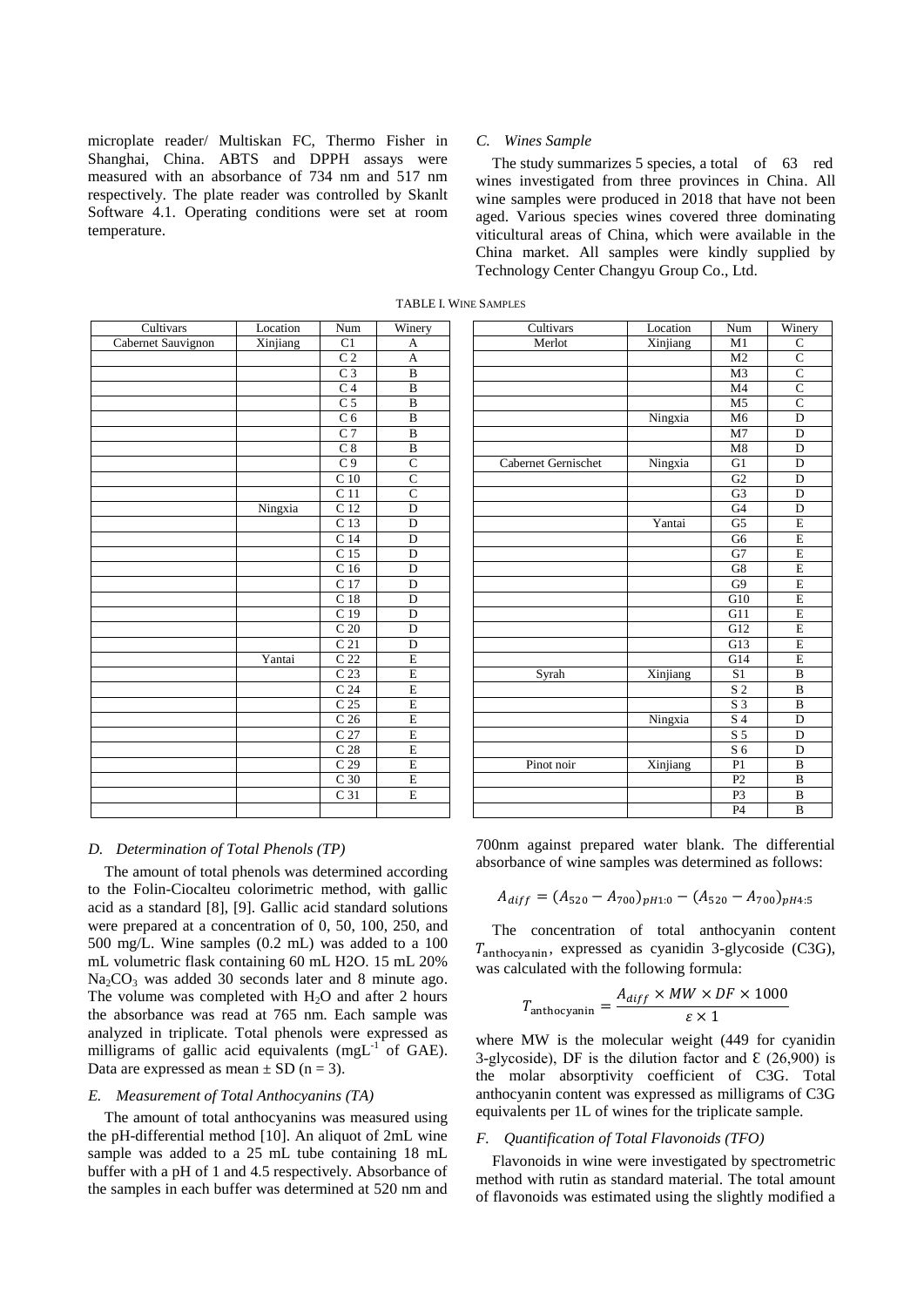previously described method [11]. Rutin standard solutions were prepared at a concentration ranging from 10 to 80 mg/L. Briefly, 1 mL of diluted wine was mixed with 5 mL of distilled water and subsequently with 2 mL of 5 % sodium nitrite solution and was allowed to react for 6 min. Then a 2 mL of 10% aluminum nitrate was added and allowed to further react for 6 min before 10 mL of 1 M sodium hydroxide was added. Distilled water was added to bring the final volume of the mixture to 50 mL. The absorbance of the mixture was immediately measured at a 510 nm wavelength against a prepared blank. The flavonoid content was determined by a rutin standard curve and expressed as the mean (milligrams of rutin equivalents per 1 L of wine sample)  $\pm$  SD for the triplicate.

# *G. Determination of Total Flavanols (TFA)*

The amount of total flavanol was estimated based on the p-dimethylaminocinnamaldehyde (DMACA) method [12]. Catechin standard solutions were prepared at a concentration ranging from 10 to 100 mg/L. Diluted wine (0.1mL) was added to a 10 mL volumetric tube containing 3.0 mL of a 0.1% p-DMACA solution. The mixture was left at room temperature for 10 min and the absorbance was measured at 640 nm. The results were calculated from a calibration curve using catechin as a standard as the mean  $\pm$  SD.

# *H. Free radical-scavenging Activity on ABTS*

*1) Reaction solution configuration and sample dilution*

A total amount of 25.03 mg of Trolox antioxidant powder was dissolved in 100 mL methanol and prepare Trolox standard reserve solution with 1mmol/L concentration. ABTS assay was based on the slightly modified method of Ozgen M, (2006) and Li et al. (2017) [13, 14]. Briefly, the Trolox standard reserve solution of 1mmol/L was diluted to different concentration gradient (0.1, 0.2, 0.3, 0.4, 0.5, 0.6, 0.7, 0.8, 0.9 mmol/L) with methanol, which contained 10%~90% free radical scavenging rate. ABTS radical cation (ABTS+) was produced by reacting 7 mM ABTS solution with 2.45 mM potassium persulfate aqueous solution and allowing the mixture to stand in the dark at room temperature for 12~16 h before use. The ABTS+ solutions were diluted with Acetic acid buffer to an absorbance of  $0.74 \pm 0.03$  at 734 nm.

Based on the results of the pre-experiment, 5 species of wines were diluted to different concentration gradients (the ratio of the volume of the wine sample to the total volume after dilution). Cabernet Sauvignon, Cabernet Gernischet and Merlot were diluted to 0.05:10~0.4:10, at the same time, Pinot noir and Syrah were diluted to 0.05:10~0.6:10. The decrease in absorbance was determined at 734 nm within 280 min every 20 min. Results were expressed as Trolox equivalent antioxidant capacity, unit mmol/L.

#### *2) Determination of optimal reaction conditions*

Analyses of reaction kinetic curves were as a purpose to determining the best reaction time. The wine samples

with different dilution ratios were reacted with ABTS working fluid at the determined reaction time. If there is a good dose-effect relationship between the wine dilution and the ABTS free radical scavenging rate within a certain interval, then determined it as the best substrate concentration region of this species of wine.

#### *I. Free Radical-scavenging Activity on DPPH*

*1) Reaction solution configuration and sample dilution*

The Trolox standard reserve solution of 1mmol/L was diluted to different concentration gradient (0.1, 0.2, 0.3, 0.35, 0.45, 0.5, 0.6, 0.8, 1.0mmol/L) with methanol, which contained 10%~90% free radical scavenging rate. In addition, 5 species of wines were all diluted to different concentration gradients (the ratio of the volume of the wine sample to the total volume after dilution): 0.2:10, 0.3:10, 0.4:10, 0.6:10, 0.8:10, 1.0:10, 1.5:10.

The ability of wines to scavenge DPPH+ free radicals was determined. Scavenging activity was based on the slightly modified method of Li (2017). Briefly, on the 96-well plate of the Enzyme - labelled meter, 10uL of Trolox solution and wine (diluted to different concentration gradients) was added to 200uL of DPPH+ in methanol. A control sample containing the same volume of methanol in place of wine sample was used to measure the DPPH+ absorbance. After the reaction was allowed to take place, the absorbance at 517 nm was recorded to determine the free radical-scavenging activity on DPPH+. Results were expressed as Trolox equivalent antioxidant capacity, unit mmol/L.

*2) Determination of optimal reaction conditions*

The analytical method was in common with ABTS. The time at which the reaction reaches an equilibrium position is determined to be the optimal time interval for the reaction by analyzing the reaction kinetics curve. In equilibrium, regarding it as the optimal substrate concentration if the reducing power showed an excellent dose-effect relationship with the mass concentration.

### *J. Statistical Analysis*

One-way ANOVA was used to evaluate the differences among the three regions for each grape cultivar. Significance analysis was performed using SPSS 16.0 program. Correlations between various parameters were also investigated. Significance was determined at p  $< 0.05$ . All data were reported as the mean  $\pm$  SD of three replications.

# III. RESULTS AND DISCUSSION

# *A. Comparison on Phenolic Compounds*

The main climate parameters in the studied regions are given in Table II. The total phenols, total flavonoids, total flavanols and total anthocyanins were measured for all the samples. The results were given in Table III. As expected, the Cabernet Sauvignon had significantly higher amounts of total phenols, flavonoids and flavanols than had in Cabernet Gernischet, Syrah or Pinot noir. The TA contents of two single varietal wines in the Ningxia and Xinjiang region were the highest whether the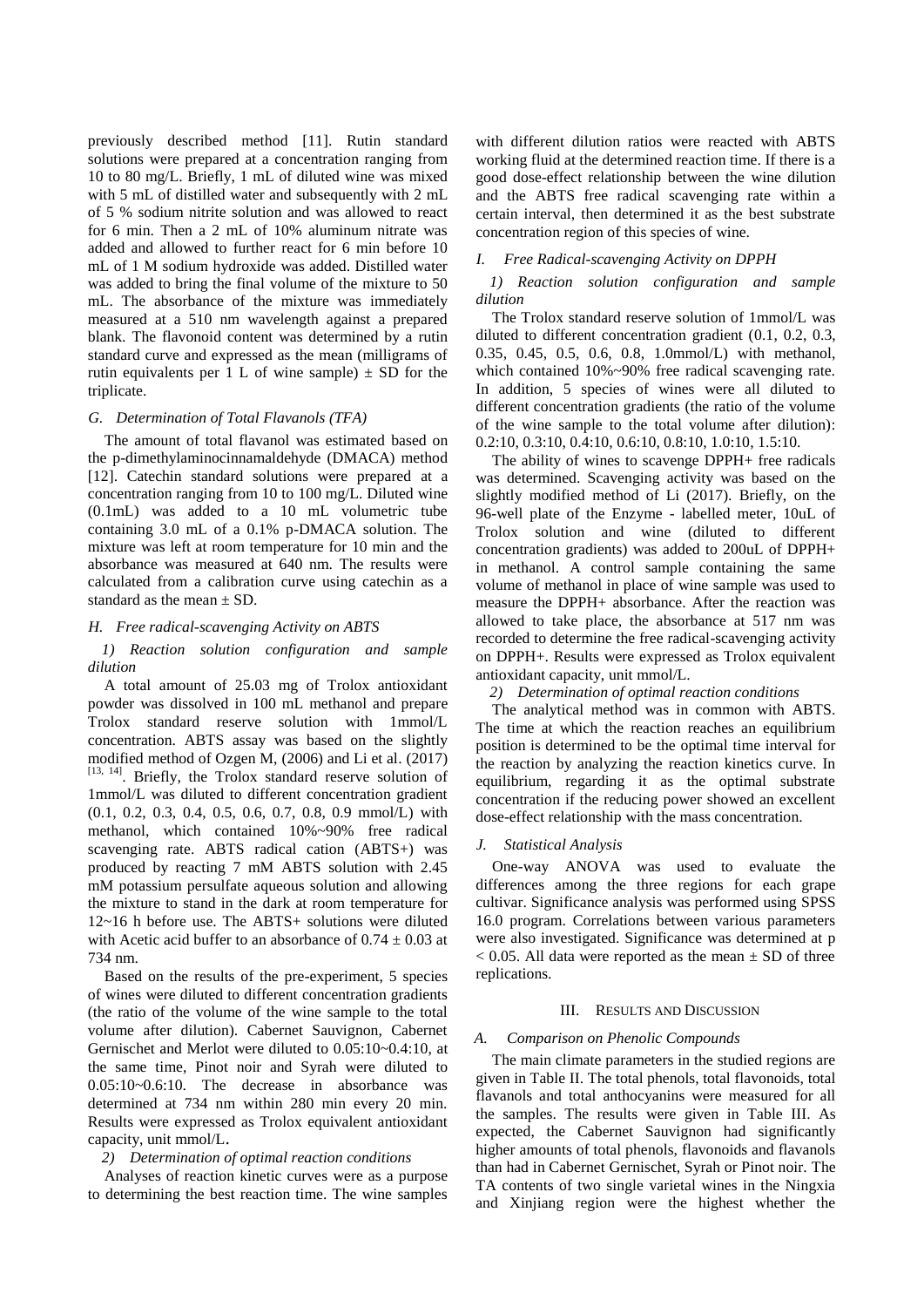phenolic content in the wines of Yantai was at a relatively low level. What causes this result? As a matter of fact, the amounts of phenolic materials vary considerably in different wine grape-growing regions, to some degree, depending on the grape variety, environmental factors of wine growth [15]. As a result of being landlocked, Ningxia and Xinjiang region have the characteristics of low temperature, large diurnal temperature variation, few and concentrated rainfall, long sunshine time, strong solar radiation, which allows sufficient accumulation of sugars and phenols. However, due to the short frost-free period, frequent frost and extremely low temperature, it is essential to bury soil to prevent frost. This is also a vital limiting factor for the development of wine grapes in less rainy areas in the north of China. By contrast, 210 frost-free days in Yantai region can ensure the safety of wine grape overwintering. However, compared with Ningxia and Xinjiang region, it has the characteristics of smaller Dryness index and heavy rainfall. From June to September, the precipitation in the mature stage of grapes reached 651.9 mm, accounting for 70% of the whole year. Therefore, it is not conducive to the accumulation of sugar, resulting in thin phenols in grape berries. In addition, moisture over makes grape susceptible to disease and affects the quality of wine.

TABLE II. MAIN CLIMATE PARAMETERS IN THE STUDIED REGIONS

| Regions                                                 | Xinjiang      | Ningxia     | Yantai      |
|---------------------------------------------------------|---------------|-------------|-------------|
| Frost-free season (d)                                   | 170           | 183         | 210         |
| Annual sunshine hours (h)                               | $2721 - 2818$ | 2800~3000   | 2698        |
| Active accumulated temperature $({}^{\circ}\mathbb{C})$ | $4023 - 4118$ | 3298~3351   | 3756~4174   |
| Diurnal temperature variation $({\cal C})$              | >20           | $10-15$     | $<$ 10      |
| Rain (mm)                                               | 190           | 200         | 651.9       |
| Dryness index                                           | 28.62         | 4.77        | 1.17        |
| Extremely low temperature $({}^{\circ}\mathbb{C})$      | $-13 - 32$    | $-19 - -22$ | $-10 - -14$ |

TABLE III. TOTAL AMOUNT OF PHENOLIC SUBSTANCES OF THE MAIN WINE GRAPE VARIETIES FROM THREE DIFFERENT WINE GRAPE-GROWING **REGIONS** 

| Cultivars           | Location                      | TP(mg/L)                     | $TA$ (mg/L)                     | $TFO$ (mg/L)                   | $TFA$ (mg/L)                      |
|---------------------|-------------------------------|------------------------------|---------------------------------|--------------------------------|-----------------------------------|
| Cabernet Sauvignon  | $\overline{\text{X}}$ injiang | 2963.56±358.37 <sup>a</sup>  | $260.41 \pm 60.12$ <sup>a</sup> | $93.14 \pm 10.67$ <sup>a</sup> | $1800.54 \pm 337.42^{\circ}$      |
|                     | Ningxia                       | 3158.46±333.09 <sup>a</sup>  | $237.89 \pm 35.7$ <sup>ab</sup> | $94.04 \pm 12.99^{\circ}$      | 1958.85±290.09 <sup>a</sup>       |
|                     | Yantai                        | $2227.94 \pm 299.52^{\circ}$ | $201.83 \pm 33.12^b$            | $71.67 \pm 11.93^{\rm b}$      | 1843.81±302.42 <sup>a</sup>       |
| Merlot              | Xinjiang                      | $2455.19 \pm 326.79^b$       | $269.57 \pm 39.51$ <sup>a</sup> | $77.88 \pm 16.53^{\rm b}$      | 1529.26±121.01 <sup>b</sup>       |
|                     | Ningxia                       | $2717.25 \pm 188.72^a$       | $272.39 \pm 33.58^{\circ}$      | $83.8 \pm 3.78$ <sup>a</sup>   | $1708.67 \pm 215.41$ <sup>a</sup> |
| Cabernet Gernischet | Ningxia                       | $2554.37 \pm 330.76^a$       | $354.4 \pm 30.62^{\circ}$       | $72.12 + 7.3^a$                | $1274.12 \pm 179.32$ <sup>a</sup> |
|                     | Yantai                        | $1374.03 + 294.69^b$         | $246.8 + 68.43^b$               | $37.46 \pm 12.92^{\circ}$      | $806.34 \pm 427.5^{\circ}$        |
| Syrah               | Xinjiang                      | $1677.93 + 9.53^b$           | $127.09 \pm 10.75^{\rm b}$      | $60.94 \pm 5.84^{\circ}$       | $1005.51 \pm 12.51^{\mathrm{b}}$  |
|                     | Ningxia                       | $2174.08 \pm 11.56^a$        | $271.71 \pm 11.04^a$            | $78.81 + 9.66^a$               | $1659.16 \pm 10^a$                |
| Pinot noir          | Xinjiang                      | $1243.67 \pm 131.05$         | $138.1 + 5.72$                  | $53.35 \pm 7.96$               | $1027.53 \pm 510.24$              |

*Note: Values are means ± S.D. Different letters in each column in a same variety are significantly different at the 0.05 level according to ANOVA.*

## *1) Comparison on total phenols*

The TP contents of 5 wine varieties from 3 regions are presented in Table III. For the whole wine samples, the TP content decreased in the order: Cabernet Sauvignon > Merlot > Cabernet Gernischet > Syrah > Pinot noir, Ningxia > Xinjiang > Yantai. The TP content varied from  $1243.67 \pm 131.05$  to  $3158.46 \pm 333.09$  mg/L, averaging 1914.79 mg/L. Among all the wine varieties from three regions evaluated, Cabernet Sauvignon from Ningxia and Xinjiang had the highest content of TP, with 3158.46  $\pm$ 333.09 and 2963.56  $\pm$  358.37 mg of GAE/L of wine, respectively, followed by Merlot from Ningxia and Xinjiang region, Cabernet Sauvignon from Yantai region, whereas the single varietal wine samples of Cabernet Gernischet from Yantai region and Pinot noir from Xinjiang region tested had the lowest values. Significant differences were found in total phenolic content in comparisons between Cabernet Sauvignon from Yantai and Ningxia, Xinjiang region ( $p < 0.05$ ); however, the TP content in Cabernet Sauvignon from Ningxia region was non-significantly higher than that from Xinjiang region  $(p > 0.05)$ . In this study, there was a 2.5-fold difference in TP content between the highest and lowest ranked varieties, Cabernet Sauvignon and Pinot noir ( $p < 0.05$ ).

It is well known that both genetic and agronomic or environmental factors play important roles in phenolic composition and thus nutritional quality of  $\text{crops}^{[16]}$ . Results also showed that the phenolic content of the single varietal wine samples vary considerably in different wine grape-growing regions.

# *2) Comparison on total flavonoids*

Flavonoids have been reported to play an important role in the antioxidant capacity of red wines. Besides, flavonoids have many biological activities such as the inhibition of plasma platelet aggregation and cyclooxygenase activity, the suppression of histamine release and SRS-A biosynthesis in vitro, potent nitric oxide radical scavenging activity and exhibiting anti-bacterial, antiviral, anti-inflammatory and antiallergenic effects [17]. As can be seen from Table III, the content of TFO varied from 71.67  $\pm$  11.93 to 94.04  $\pm$ 12.99 mg/L, for the Cabernet Sauvignon wines and from 77.88  $\pm$  16.53 to 83.80  $\pm$  3.78 mg/L for the Merlot wines, while  $37.46 \pm 12.92$  to  $72.12 \pm 7.3$  mg/L for Cabernet Gernischet,  $60.94 \pm 5.84$  to  $78.81 \pm 9.66$  mg/L for Syrah and  $53.35 \pm 7.96$  mg/L for Pinot nior wine from Xinjiang. The TFO content of Cabernet Sauvignon wines from Ningxia and Xinjiang region was significantly higher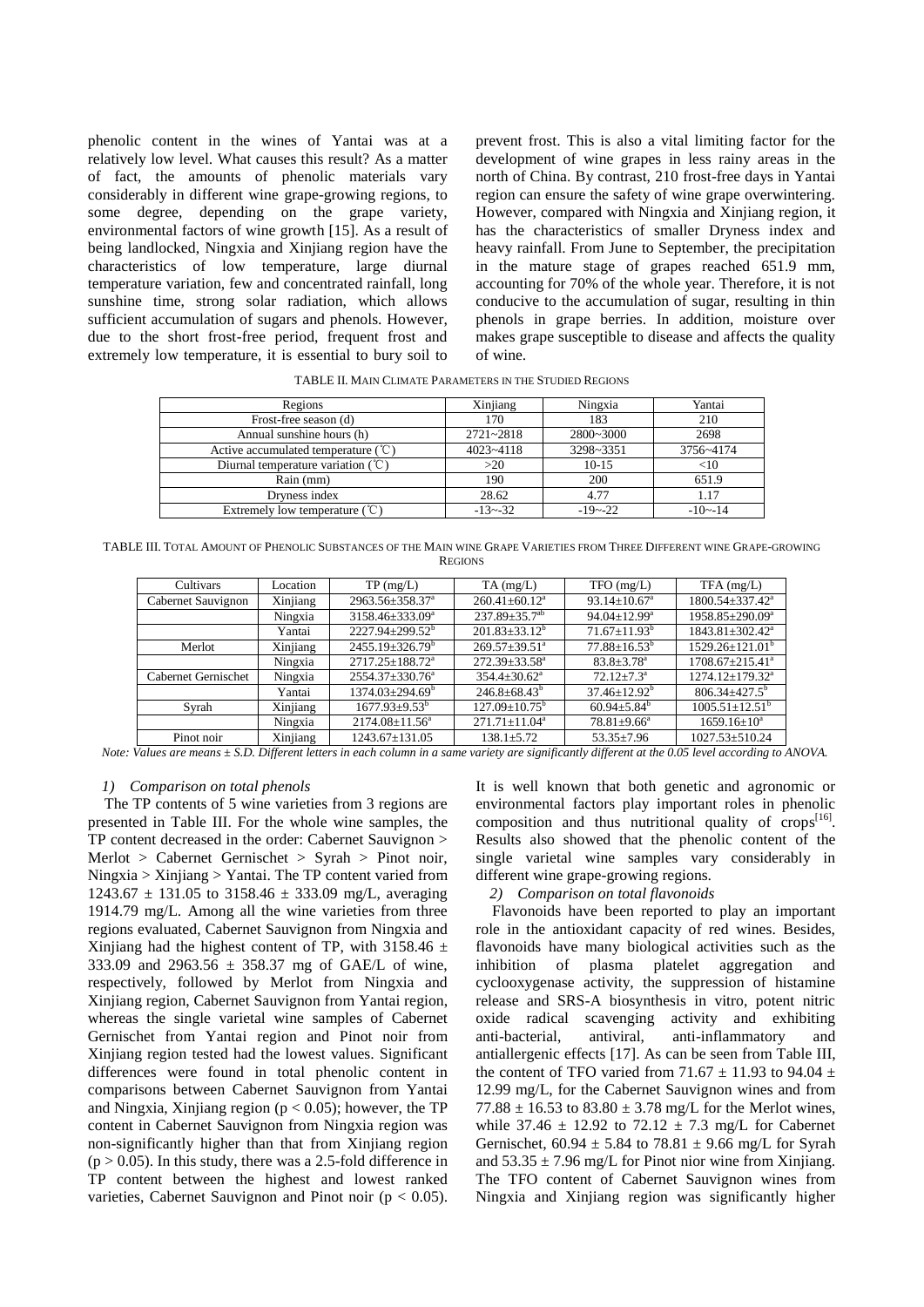than those of the other wine varieties. The content of TFO decreased in the order: Ningxia > Xinjiang > Yantai for Cabernet Sauvignon wines, Ningxia > Xinjiang for Merlot and Syrah wines, Ningxia > Yantai for Cabernet Gernischet wines, respectively. Flavonoids, as the most abundant phenolics, are important for their antioxidant and free radical scavenging activities; its content can reflect the antioxidant capacity of the fruit [18].

#### *3) Comparison on total flavanols*

As can be seen from Table III, for the whole wine samples, the TFA content decreased in the order: Cabernet Sauvignon > Merlot > Syrah > Cabernet Gernischet > Pinot noir. The Cabernet Sauvignon wines from three regions contained non-significantly differences content of TFA, and were significantly higher than those of the other wine varieties. The content of TFA varied from 806.34  $\pm$ 427.5 to 1274.12  $\pm$ 179.32 mg CTE/L, for Cabernet Gernischet wines and from 1005.51  $\pm$  12.51 to 1659.16  $\pm$  10 mg CTE/L for Syrah wines. In addition, total flavanols content in Merlot samples was more than 50% those in Pinot noir from Xinjiang region. The TFA content were more than double that between the highest and lowest ranked varieties.

# *4) Comparison on total anthocyanins*

Anthocyanins possess antioxidant activity, which is considered to be an important physiological function. Additively, anthocyanins are reported to have anti-inflammatory activity, anticancer activity, apoptotic induction effect,  $\alpha$  -glucosidase inhibition activity, vision benefits and effects on collagen, blood platelet aggregation and capillary permeability and fragility [19]. The TA content of the wines was expressed as milligrams of C3G equivalents per 1 L of wine samples. The results were shown in Table III. As can be seen, different from other indicators, the TA content decreased in the order: Cabernet Gernischet > Merlot > Cabernet Sauvignon > Syrah > Pinot nior, Ningxia > Yantai > Xinjiang. The levels ranged from  $127.71 \pm 11.04$  mg/L for Syrah from Xinjiang region to  $354.40 \pm 30.62$  for Cabernet Gernischet from Ningxia region. The content of TA varied from 246.80  $\pm$  68.43 to 354.40  $\pm$  30.62 mg/L, for Cabernet Gernischet wines. No significant difference was found between the Merlot wines from Ningxia and

Xinjiang ( $p > 0.05$ ). On the whole, in the present study, either for Cabernet Gernischet or for Merlot, the wine samples from Ningxia region contained significantly more contents of TA than did the other regional wines. While on the contrary, its contents of Syrah and Pinot nior in Xinjiang region were the lowest. Significant differences were found in TA content in comparisons between Cabernet Sauvignon from Yantai and Xinjiang region ( $p < 0.05$ ); however, significant differences in TA content were not found between Cabernet Sauvignon from Ningxia and Xinjiang region, Ningxia and Yantai region (p > 0.05). Intriguingly, Cabernet Gernischet wines from Ningxia region contained significantly fewer total phenols, flavanols and flavonoids than did Cabernet Sauvignon and Merlot wines, but significantly more anthocyanins than the other red cultivar wines. This result is well in accordance with those available in the literature [3].

As a characteristic associated with the variety, the level of anthocyanins in grapes may serve as an estimate of the red pigments and be useful for the classification of grape varieties and of relevant wines. Therefore, anthocyanins have been proposed as chemical markers to differentiate grape varieties and red wines [16]. As is well known, the amount of phenolic materials vary considerably in different wine grape-growing regions, depending on the grape variety, environmental factors of vine growth [20].

# *B. Determination of Optimal Reaction Conditions on ABTS and DPPH*

In order to investigate the effects of reaction time and dilution ratio on antioxidant activity of red wine, several samples, including five grape varieties and a common antioxidant Trolox, were determined in this experiment. The free radical-scavenging activity of five varieties of wine and Trolox was determined by two methods and the results were shown in Fig. 1 to 3. As can be seen from Fig. 1 and Fig. 2, due to the higher concentration of the antioxidant, there was a rapid improvement in the free radical scavenging capacity of the sample at the beginning of the reaction. In the late stage of the reaction, the reaction rate decreased and gradually stabilized.

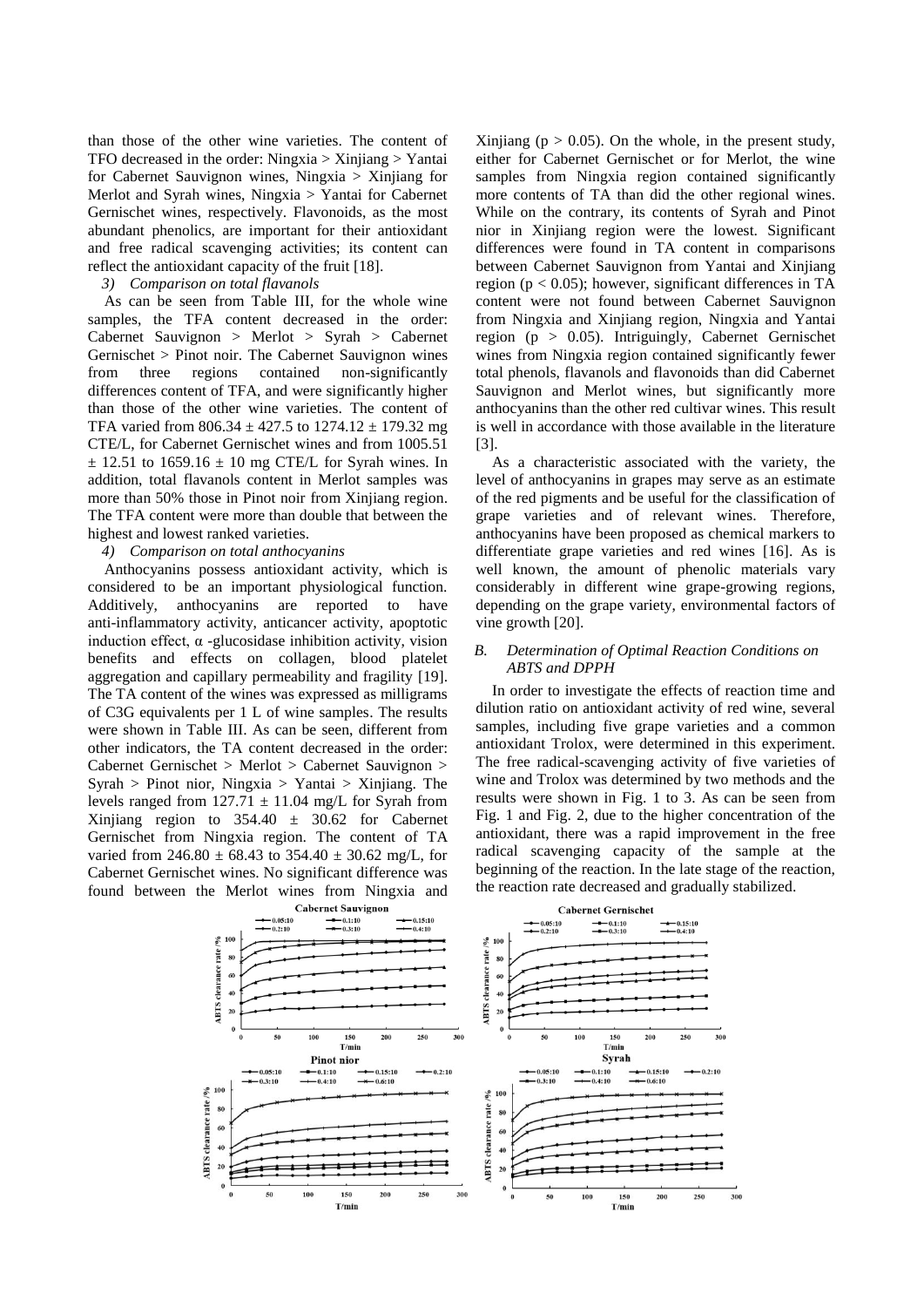

Figure 1. Changes in the inhibitory percentage of ABTS radical with red wines and Trolox



![](_page_6_Figure_3.jpeg)

![](_page_6_Figure_4.jpeg)

Figure 3. Influence of wine samples dilution on free radical scavenging activities.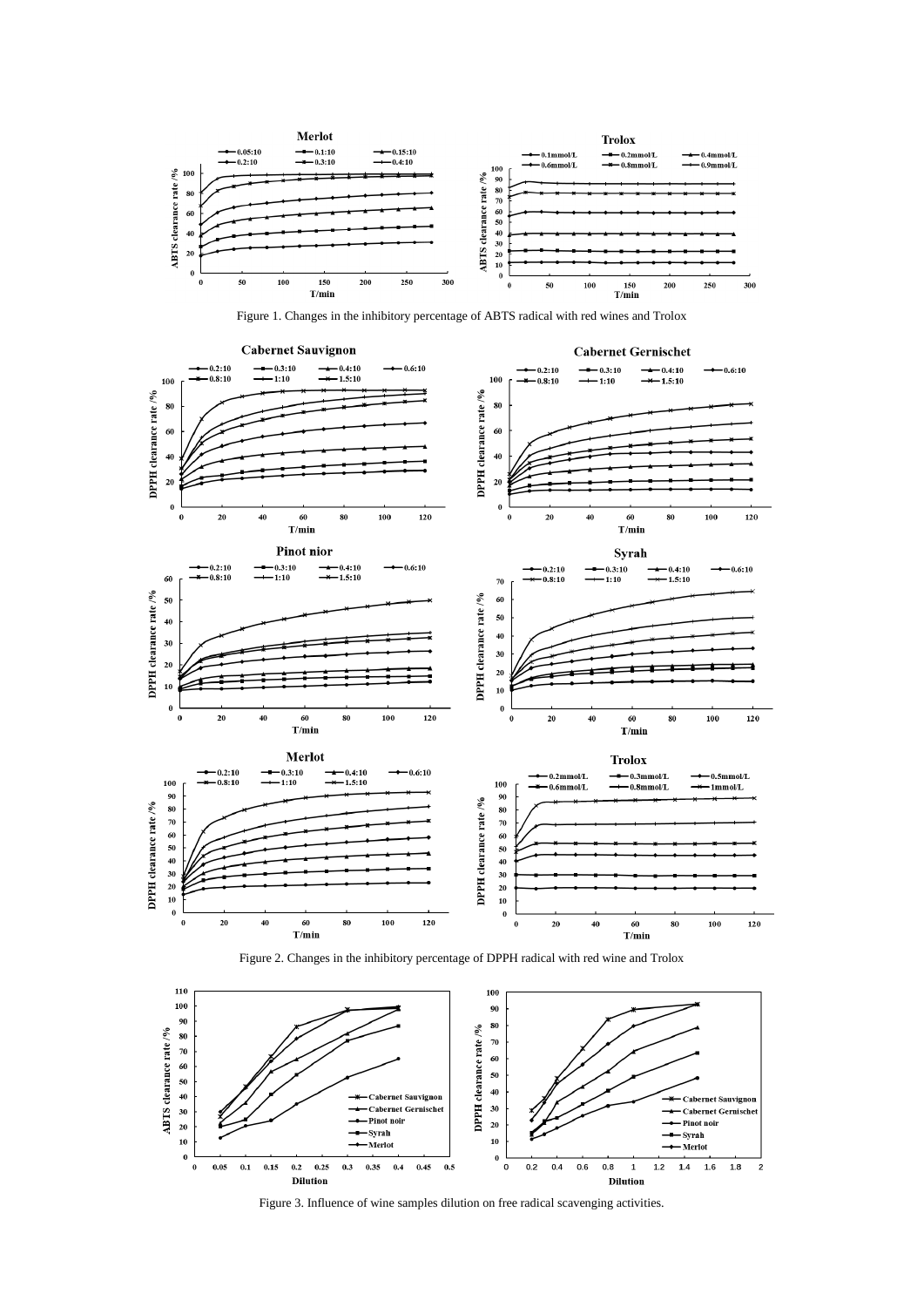Determination of optimal reaction conditions on ABTS assay was based on the slightly modified method of Li, et al. (2009) and Hu, *et al*. (2018) [21], [22]. For ABTS, as can be seen from Fig. 1, when the reaction progressed to 200~240min, the Lineal correlation coefficients of the free radical scavenging rate of Cabernet Sauvignon, Cabernet Gernischet, Merlot, Pinot noir and Syrah was 0.9999, 0.9970, 0.9970, 0.9972 and 0.9967, respectively, which means the ABTS free radical scavenging rate is tending towards stability. Meanwhile, slight difference in TEAC between the reaction time at 200, 220 and 240 min was found. As a result, 200~240 min is regarded as the optimal reaction time for the determination of antioxidant activity of wine. In addition, as can be seen from Fig. 3, there is a good dose-effect relationship between the concentration and the free radical scavenging rate within a dilution multiple of 0.15:10~0.3:10 (0.15~0.3 in Fig. 3) in the reaction time at 220 min, the Lineal correlation coefficients of Cabernet Gernischet, Pinot noir and Syrah was 0.9998, 0.9976 and 0.9992, respectively. In contrast, the Lineal correlation coefficients of Cabernet Sauvignon and Merlot was 1 and 0.9991 within the dilution multiple of 0.15:10~0.2:10 (0.15~0.2 in Fig. 3). Therefore, in order to meet the test requirements of all above five wine varieties, the dilution multiple of 0.15:10~0.2:10  $(0.15-0.2$  in Fig. 3) was selected.

For DPPH, the optimization results of the reaction time were shown in Fig. 2. It can be seen that the DPPH scavenging rate reached the reaction equilibrium time at 90~110 min during the reaction gradually increased with the extension of the reaction time. Furthermore, the results in Fig. 3 showed that the DPPH scavenging rate showed an excellent dose-effect relationship with the dilution multiple in the range of 0.4:10~0.8:10 (0.4~0.8 in Fig. 3). The Lineal correlation coefficients of the free radical scavenging rate of Cabernet Sauvignon, Cabernet Gernischet, Merlot, Pinot noir and Syrah was 0.9998, 0.9999, 0.9997, 0.9949 and 1, respectively in the reaction time at 100 min. Thus, in order to raise experiment efficiency, the optimal reaction time of 90~110 min and the dilution multiple of  $0.4:10-0.8:10$   $(0.4-0.8$  in Fig. 3) were selected. The specific reaction conditions can be selected according to the actual situation.

# *C. Comparison on Antioxidant Capacity of Wines from three Regions of China*

According to many authors, antioxidant activity of grape berries and wines results mainly from their phenolic compounds. The high scavenging property may be due presence of large contents of phenolic compounds, the hydroxyl groups present in the molecules can provide the necessary component as a radical scavenger [23]. Generally, it is established that an oxidation process is involved in the initial development steps of cancer and cardiovascular disease, antioxidants have ability to keep free radicals from attacking the body's cells and contributing to destructive processes inside the body [24]. Well, red wine is good for a man's health in a number of ways, according to many studies. Thus, different methods are necessarily used to determine the antioxidant capacity of wines.

![](_page_7_Figure_5.jpeg)

Figure 4. Linear fitting curve for ABTS and DPPH free clearance rate by Trolox

The antioxidant capacity of all wine samples was determined in the optimal reaction condition of 220 min, 0.2:10 for ABTS method and 100 min, 0.6:10 for DPPH method. As shown in Fig. 4, the ABTS and DPPH clearance rate and the concentration of Trolox had a good dose-effect relationship, the results were expressed as mM Trolox equivalent antioxidant capacity and were shown in Table IV. Among the five red wine grapes from the three regions evaluated, Cabernet Sauvignon grown in Ningxia and Xinjiang had the best antioxidant capacity than that the other varieties, followed by Merlot grown in Ningxia and Xinjiang, Syrah grown in Ningxia and Cabernet Sauvignon grown in Yantai. On the other hand,

five red wine grapes from the three regions were all showed better antioxidant capacity in Ningxia than the other two regions. As for Cabernet Gernischet wine grapes from the two regions, grapes grown in Ningxia ranked first, followed by wine grapes grown in Yantai. In addition, Syrah and Merlot grown in Xinjiang were of relatively lower antioxidant capacity than that in Ningxia, respectively. Pinot nior grown in Xinjiang region also showed a lower value in antioxidant capacity than other wines varieties, this result is agreed with R. Van Leeuw *et al*. (2014) [25].

Owing to being landlocked, Ningxia and Xinjiang have the characteristics of large diurnal temperature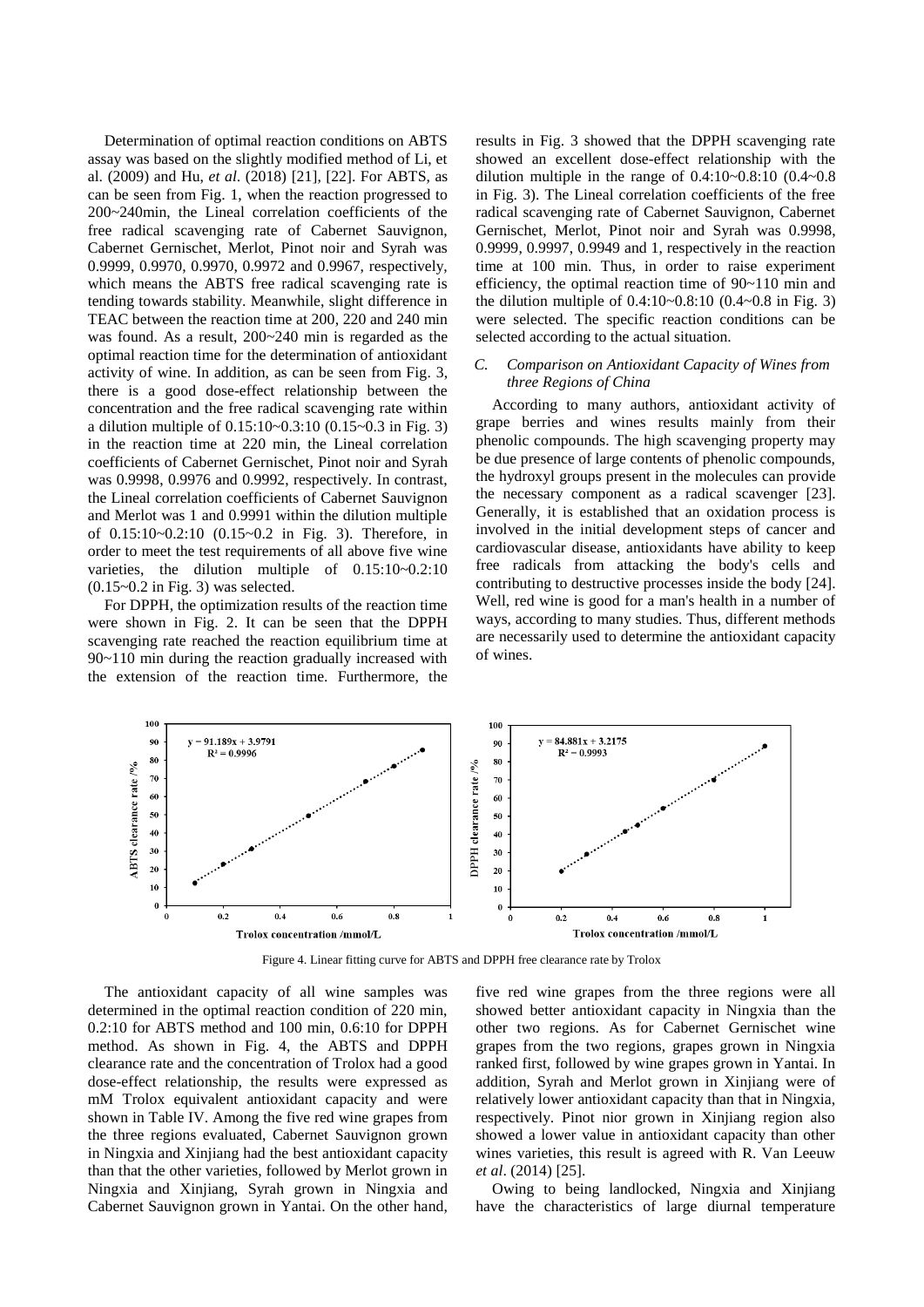variation, few and concentrated rainfall, long sunshine time, strong solar radiation, which allows sufficient accumulation of sugars and phenols and exhibits a characteristic of "high oxidation resistance". By contrast,

Yantai has the characteristics of smaller Dryness index and heavy rainfall, resulting in thin phenols content in grape berries and lower antioxidant activity.

| Cultivars           | Location | ABTS (TE)         | DPPH (TE)         |  |
|---------------------|----------|-------------------|-------------------|--|
| Cabernet Sauvignon  | Xinjiang | $0.872 + 0.080$   | $0.986 - 0.039$   |  |
|                     | Ningxia  | $0.894 + 0.038$   | $0.987 + 0.020$   |  |
|                     | Yantai   | $0.783 + 0.078$   | $0.889 + 0.093$   |  |
| Merlot              | Xinjiang | $0.831 + 0.076$   | $0.896 \pm 0.107$ |  |
|                     | Ningxia  | $0.858 + 0.016$   | $0.962 \pm 0.011$ |  |
| Cabernet Gernischet | Ningxia  | $0.789 + 0.032$   | $0.879 + 0.062$   |  |
|                     | Yantai   | $0.501 + 0.117$   | $0.572 + 0.132$   |  |
| Syrah               | Xinjiang | $0.721 + 0.026$   | $0.683 + 0.005$   |  |
|                     | Ningxia  | $0.793 \pm 0.005$ | $0.891 + 0.003$   |  |
| Pinot noir          | Xinjiang | $0.517 + 0.123$   | $0.605 + 0.126$   |  |

|  | TALBE IV. ANTIOXIDANT PROPERTIES OF WINES TESTED |
|--|--------------------------------------------------|
|--|--------------------------------------------------|

Note: Values represent means ± SD. DPPH, ABTS expressed as mM Trolox equivalents (TE).

#### *D. DPPH and ABTS*

Analysis of ABTS+ and DPPH+ scavenging activity are the two most widely used and stable chromogen compounds to evaluate the antioxidant activity of biological material. In the DPPH+ scavenging assay, antioxidants reacting with DPPH+ produce yellow  $\alpha$ , α-diphenyl-β-picrylhydrazine. The degree of discoloration indicates the radical scavenging activity of the antioxidant [26].

The free radical-scavenging activities found by ABTS and DPPH assays in the red wine varieties differed significantly. For ABTS, the values varied from  $0.501 \pm$ 0.117 to 0.894  $\pm$  0.038 mM. For DPPH, the values varied from  $0.572 \pm 0.132$  to  $0.989 \pm 0.039$  mM for the whole red wine varieties. High TEAC value indicates that the mechanism of antioxidant action of wine sample was as a hydrogen donor and it could terminate the oxidation process by converting free radicals to the stable forms. In the case of individual wine varieties under the same conditions, the DPPH and ABTS of the wines decrease in the order: Cabernet Sauvignon > Merlot > Syrah > Cabernet Gernischet> Pinot nior. Moreover, the antioxidant capacity of four single varietal wines in Ningxia region was respectively in a higher value than in Yantai and Xinjiang region. The results of investigation show that the higher the concentration of antioxidant, the lower is the amount of remaining DPPH and ABTS, and the higher is the free radical-scavenging activity. The same is observed for ABTS radical cation.

These differences observed between assays are related to the individual molecular structure of each compound. It must be borne in mind that each assay is a measure of the antioxidant activity but using different radicals [27]. This paper presents the practical approaches to evaluate

the antioxidant capacity of the wine varieties have advantages of highly sensitive, accurate, high efficiency and simple.

# *E. Correlation between Polyphenolic Composition and Antioxidant Capacity*

In order to determine the contribution of individual phenolic compounds to the antioxidant capacity, correlation analysis between total phenols, flavonoids, flavanols, anthocyanins content and total antioxidant activity were analysed for the 5 grape varieties from three regions of China to explore the relationships amongst the different antioxidant variables measured for all the wine samples.

As can be observed, the values of Cabernet Sauvignon and Merlot wines with the highest polyphenol contents in Ningxia region were higher than those of the other regional samples in every antioxidant test used. The present study reveals a strong correlation between total antioxidant activity and total phenols ( $\mathbb{R}^2 = 0.959$ , p < 0.05). As the results shown in Table V, the TP, TFO and TFA content of wine samples almost exhibited the strongest correlation ( $p \lt 0.05$ ) with antioxidant properties. These results were well in accordance with recent reports in the literature, which as the positive correlation indicates that the higher total phenolic content resulted in a higher total antioxidant activity [6], [28]. In contrast, total anthocyanins content exhibited weaker correlation with ABTS and DPPH assay ( $R^2 = 0.445$  and  $R<sup>2</sup> = 0.539$ , respectively). Regarding different methods, the significant correlation between methods was confirmed with ABTS and DPPH methods ( $R^2 = 0.961$ , p < 0.05), indicated that every one of them can be considered as a relevant and reliable characteristic of the antioxidant capacity of wines.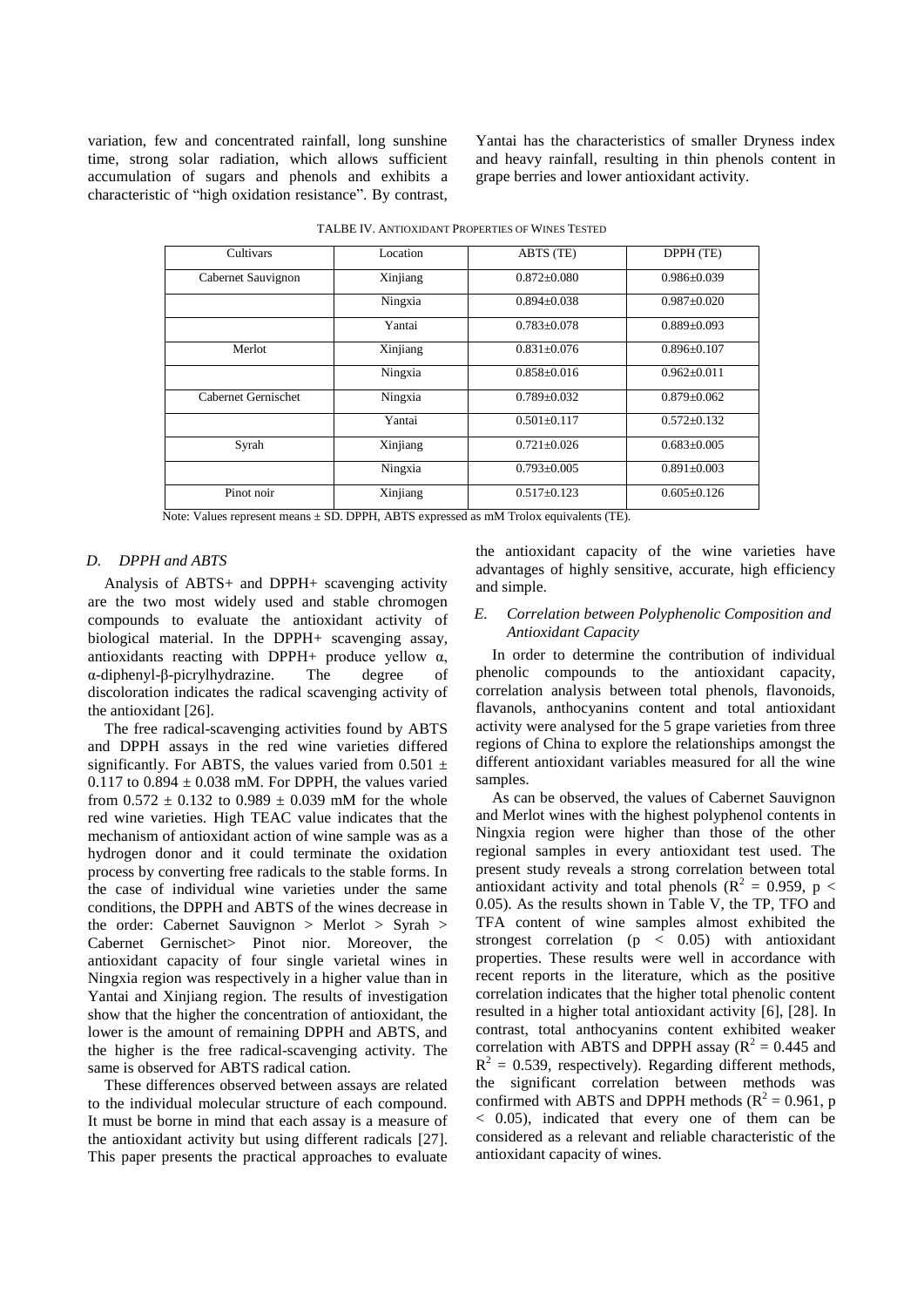|             | ABTS | <b>DPPH</b> | TP    | <b>TFO</b> | <b>TFA</b> | TA    |
|-------------|------|-------------|-------|------------|------------|-------|
| <b>ABTS</b> |      | 0.961       | 0.929 | 0.922      | 0.855      | 0.445 |
| <b>DPPH</b> |      |             | 0.959 | 0.961      | 0.928      | 0.539 |
| TP          |      |             |       | 0.923      | 0.851      | 0.571 |
| TFO         |      |             |       |            | 0.926      | 0.428 |
| <b>TFA</b>  |      |             |       |            |            | 0.303 |
| <b>TA</b>   |      |             |       |            |            |       |

TABLE V. LINEAL CORRELATION COEFFICIENTS (R) BETWEEN POLYPHENOLIC COMPOSITION AND ANTIOXIDANT CAPACITY.

# IV. CONCLUSIONS

Our results have found that significant differences in phenolic content can exist among grape varieties. Cabernet Sauvignon wines are an excellent source of phenolics and antioxidants. In addition, there are also significant differences between three regions. Among the wines tested, grapes grown in Ningxia region have higher phenolic content levels than other wine species, followed by Xinjiang and Yantai region, the same result is obtained for antioxidant capacity. The amounts of phenolic materials and antioxidant activity vary considerably in different types of wines, depending on the grape variety, environmental factors of wine growth and the wine processing techniques. The research on the anti-oxidation ability of wine can evaluate the quality of wine, provide reference for consumers, and provide theoretical basis for the reform of wine technological measures. Therefore, further studies need to be carried out.

#### ACKNOWLEDGEMENT

The author wish to thank Professor Zhao for his thoughtful guidance. This work was supported in part by a grant from Technology Center Changyu Group Co., Ltd.

This project is sponsored by leading talent project of Taishan industry SF1500002002.

#### **REFERENCES**

- [1] L. Isabelle and A. C. Noble, "Polyphenols: factors influencing their sensory properties and their effects on food and beverage preferences," *American Journal of Clinical Nutrition*, vol. 81, p. 330S, 2005.
- [2] I. Tedesco, M. Russo, P. Russo, *et al*., "Antioxidant effect of red wine polyphenols on red blood cells," *Journal of Nutritional Biochemistry*., vol. 11, no. 2, pp. 114-119, 2000.
- [3] Li H, Wang X, Li Y, *et al*., "Polyphenolic compounds and antioxidant properties of selected China wines," *Food Chemistry*, vol. 112, no. 2, pp. 454-460, 2009.
- [4] C. M. Oliveira, A. C. S. Ferreira, V. D. Freitas, *et al*., "Oxidation mechanisms occurring in wines," *Food Research International*, , vol. 44, no. 5, pp. 1115-1126, 2011.
- [5] A. Arnous, D. P. Makris, and P. Kefalas, "Correlation of pigment and flavanol content with antioxidant properties in selected aged regional wines from Greece," *Journal of Food Composition & Analysis*, vol. 15, no. 6, pp. 655-665, 2002.
- [6] R. C. Minussi, M. Rossi, L. Bologna, *et al*., "Phenolic compounds and total antioxidant potential of commercial wines," *Food Chemistry*., vol. 82, no. 3, pp. 409-416, 2003.
- [7] M. Šeruga, I. Novak, and L. Jakobek, "Determination of polyphenols content and antioxidant activity of some red wines by differential pulse voltammetry, HPLC and spectrophotometric methods," *Food Chemistry*, vol. 124, no. 3, pp. 1208-1216, 2011.
- [8] P. Rapisarda, A. Tomaino, R. L. Cascio, *et al*., "Antioxidant effectiveness as influenced by phenolic content of fresh orange

juices," *Journal of Agricultural and Food Chemistry*, vol. 47, no. 11, pp. 4718-4723, 1999.

- [9] S. Odeyemi, A. Afolayan, and G. Bradley, "Phytochemical analysis and anti-oxidant activities of Albuca bracteata Jacq. and Albuca setosa Jacq bulb extracts used for the management of diabetes in the Eastern Cape, South Africa," *Asian Pacific Journal of Tropical Biomedicine*., vol. 7, no. 6, pp. 577-5842017.
- [10] A. P. S. Lucena, R. J. B. Nascimento, J. A. C. Maciel, *et al*., "Antioxidant activity and phenolics content of selected Brazilian wines," *Journal of Food Composition and Analysis*, vol. 23, no. 1, pp. 30-36, 2010.
- [11] G. Cheng, J. Fa, Z. Xi, *et al*., "Research on the quality of the wine grapes in corridor area of China," *Food Science and Technology (Campinas)*, vol. 35, no. 1, pp. 38-44, 2015.
- [12] Y. G. Li, G. Tanner, and P. Larkin, "The DMACA–HCl protocol and the threshold proanthocyanidin content for bloat safety in forage legumes," *Journal of the Science of Food & Agriculture*, vol. 70, no. 1, pp. 89-101, 2015.
- [13] L. Yuan-Yuan, L. Ling-Xi, C. Yan, *et al*., "A micro-model of DPPH, ABTS, and FRAP for dynamic monitoring of the antioxidant activity of different types of polyphenols isolated from red wine," *Modern Food Science & Technology*., vol. 33, no. 8, pp. 130-140, 2017.
- [14] O. Mustafa, R. R. Neil, A. Z. Tulio, *et al*., "Modified 2,2-azino-bis-3-ethylbenzothiazoline-6-sulfonic acid (abts) method to measure antioxidant capacity of Selected small fruits and comparison to ferric reducing antioxidant power (FRAP) and 2,2'-diphenyl-1-picrylhydrazyl (DPPH) methods," *Journal of Agricultural & Food Chemistry*, vol. 54, no. 4, pp. 1151, 2006.
- [15] D. Villano, M. S. Fernandezpachon, A. M. Troncoso, *et al*., "Influence of enological practices on the antioxidant activity of wines," *Food Chemistry*, vol. 95, no. 3, pp. 394-404, 2006.
- [16] J. Yang, T. E. Martinson, and R. H. Liu, "Phytochemical profiles and antioxidant activities of wine grapes," *Food Chemistry*, vol. 116, no. 1, pp. 332-339, 2009.
- [17] N. C. Cook and S. Samman, "Flavonoids—Chemistry, metabolism, cardioprotective effects, and dietary sources, *Journal of Nutritional Biochemistry*, vol. 7, no. 2, pp. 66-76, 1996.
- [18] E. Verzelloni, D. Tagliazucchi, and A. Conte, "Relationship between the antioxidant properties and the phenolic and flavonoid content in traditional balsamic vinegar," vol. 105, pp. 564-571, 2007.
- [19] H. De-Xing, "Potential mechanisms of cancer chemoprevention by anthocyanins," *Current Molecular Medicine*., vol. 3, no. 2, 2003.
- [20] D. Villaño, M. S. Fernández-Pachón, A. M. Troncoso, *et al*., "Influence of enological practices on the antioxidant activity of wines," *Food Chemistry*, vol. 95, no. 3, pp. 394-404, 2006.
- [21] L. Hua, L. Yong, W. Ying, *et al*., "Research of antioxidant activity of wines determined by the ABTS + method," *Journal of Northwest A&F University (Nat. Sci. Ed.)*, vol. 37, no. 11, pp. 90-96, 2009.
- [22] W. Hu, H. Li, and K. Liu, "Antioxidant, hypoglycemic and hypolipidemic activities of sambucus williamsii seed oil," *Medicinal Plant*, vol. 9, no. 5, pp. 45-53, 2018.
- [23] P. S. Vankar and J. Srivastava, "Ultrasound-assisted extraction in different solvents for phytochemical study of Canna indica," *International Journal of Food Engineering*, vol. 6, no. 3, pp. 61-64, 2010.
- [24] M. S. Fernández-Pachón, D. Villaño, A. M. Troncoso, *et al*., "Determination of the phenolic composition of sherry and table white wines by liquid chromatography and their relation with antioxidant activity," *Analytica Chimica Acta*, vol. 563, no. 1-2, pp. 101-108, 2006.